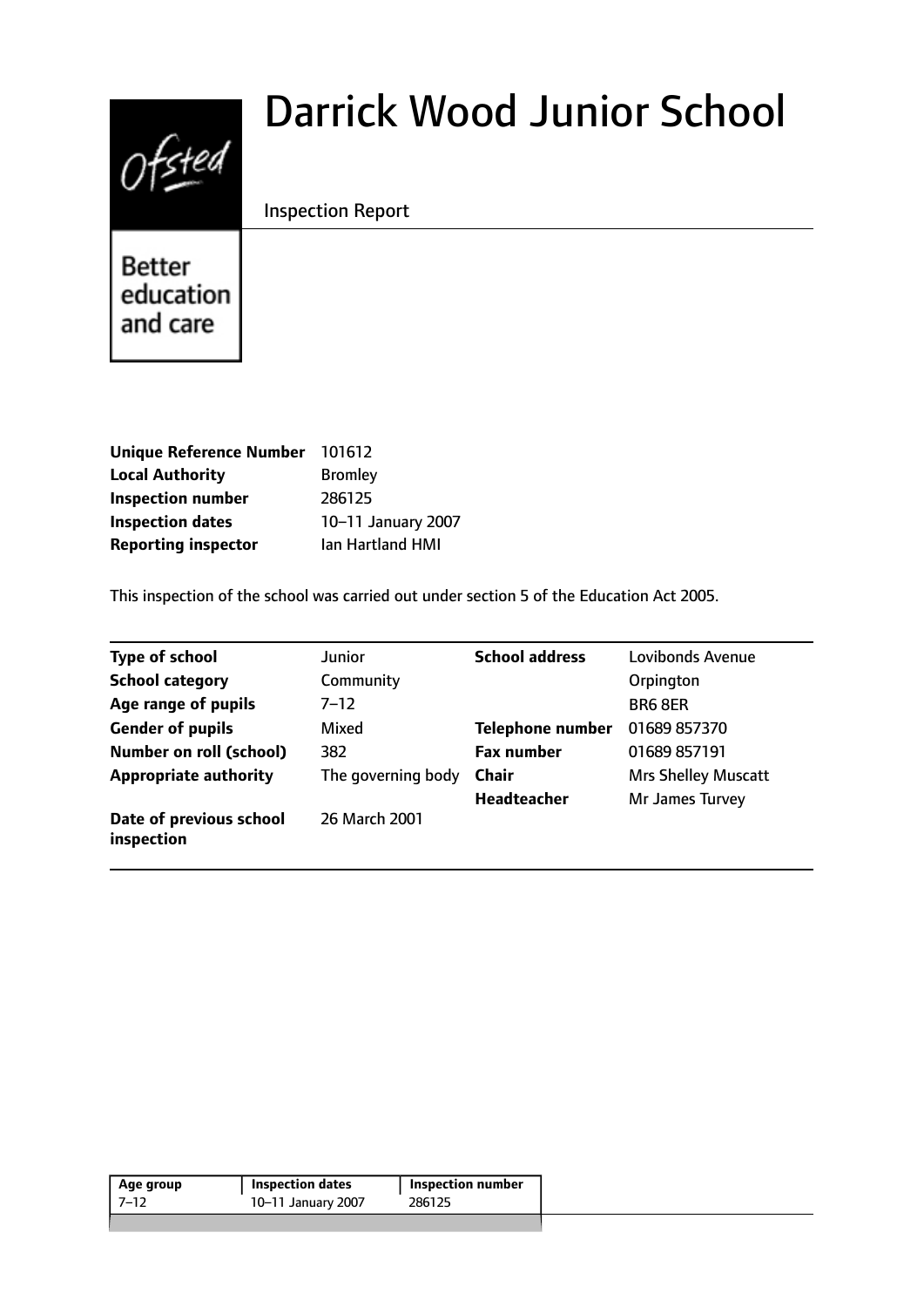© Crown copyright 2007

Website: www.ofsted.gov.uk

This document may be reproduced in whole or in part for non-commercial educational purposes, provided that the information quoted is reproduced without adaptation and the source and date of publication are stated.

Further copies of this report are obtainable from the school. Under the Education Act 2005, the school must provide a copy of this report free of charge to certain categories of people. A charge not exceeding the full cost of reproduction may be made for any other copies supplied.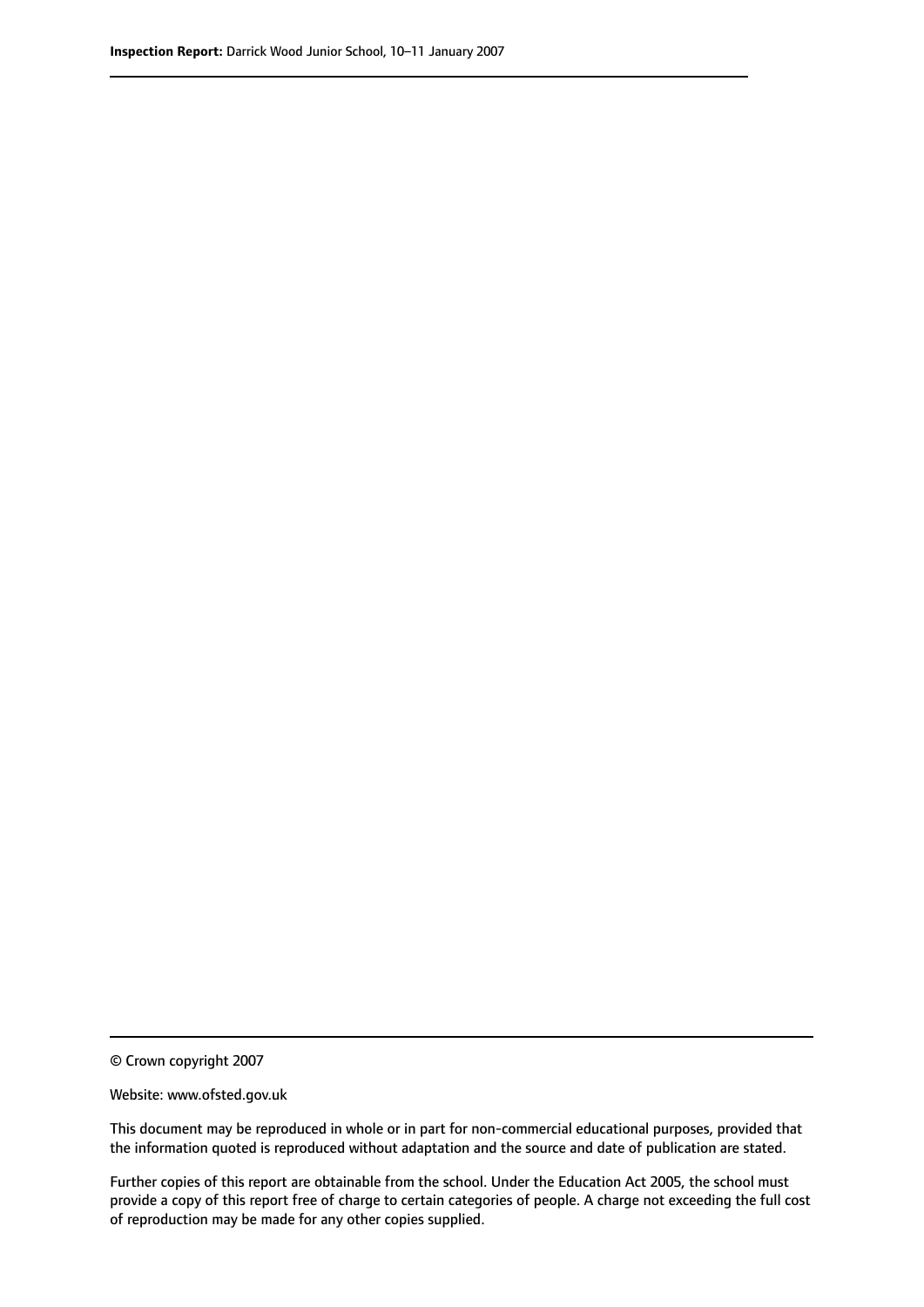# **Introduction**

The inspection was carried out by one of Her Majesty's Inspectors and two additional inspectors. The inspection took place at the same time as the inspection of Darrick Wood Infant School which shares the same site.

# **Description of the school**

The school is bigger than the average primary school. Almost all pupils transfer from the adjoining infant school. There are fewer girls than boys overall and a high proportion of boys in Years 5 and 6. A lower than average number receive free school meals with a very few whose first language is not English. Most pupils are of White British origin. Few pupils are from minority ethnic groups. Although there are a lower than average number of pupils with learning difficulties and disabilities, there are a greater number of pupils with statements of special educational need. The school site houses a special unit for hearing impaired pupils who are included within the school and receive specialist tuition in the unit for part of each day. The school has Healthy School status and holds the DfES ICT mark.

### **Key for inspection grades**

| Grade 1 | Outstanding  |
|---------|--------------|
| Grade 2 | Good         |
| Grade 3 | Satisfactory |
| Grade 4 | Inadequate   |
|         |              |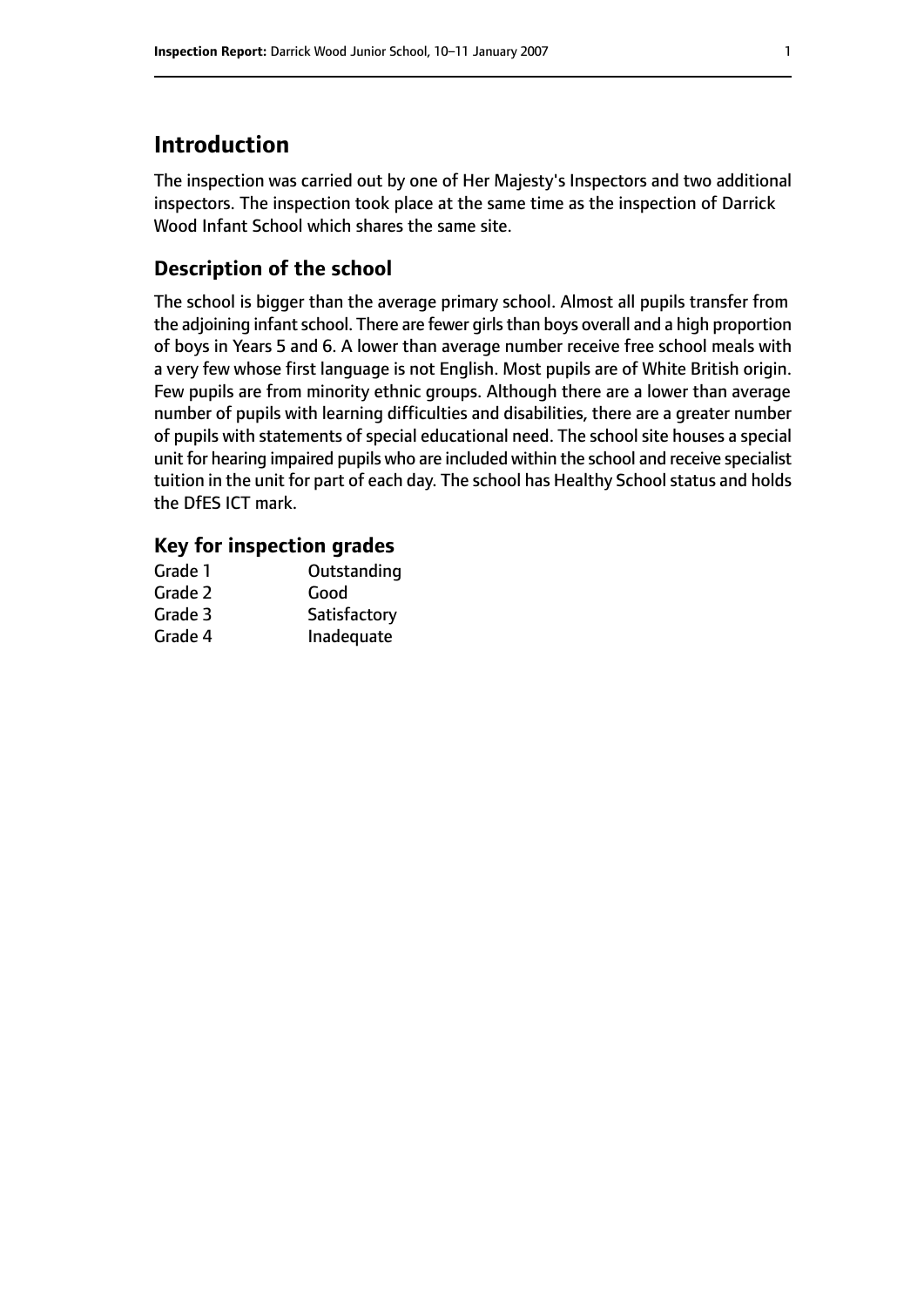# **Overall effectiveness of the school**

#### **Grade: 3**

Darrick Wood Junior provides a satisfactory education for its pupils and exhibits a number of strengths. The school sees itself as providing a good education and it does a number of things well. It is undoubtedly well led by the headteacher who has a clear view of the improvements the school needs to make. The school enables its pupils to achieve above average standards in national tests. More able pupils generally do well in mathematics and science. It offers a broad curriculum which is enriched with a wide range of out-of-hours activities. It provides well for the pupils' personal development. Pupils receive good care and guidance.

The school is a harmonious community in which every child really does matter. It is a highly inclusive school because of the way it caters very well for all pupils with learning difficulties, including those with hearing difficulties and the way, from the earliest years, children are taught to sign. New teams of school leaders are beginning to carry out their responsibilities.

However, although well on the way, the school does not yet ensure that all pupils are consistently making good progress, year on year. Inspection evidence indicates that some pupils are making good progress, but also that others make satisfactory gains in their learning and are not doing as well asthey could. The teaching has good features but is satisfactory overall as it varies in quality throughout the school and does not always meet the needs of more able pupils.

The school has made satisfactory improvement since the last inspection having taken decisive action to improve writing but more needs to be done, especially to ensure more able pupils reach the highest levels. The school has a satisfactory, but improving, capacity for further improvement as shown by the results in the 2006 tests and future plans. Clear strategies for improvement have been put in place but these have not yet improved the quality of teaching sufficiently to bring about the necessary improvements in pupils' achievement. Systems to track the progress of individual pupils and to set clear and challenging targets are secure in English but pupils are not always sufficiently aware about how much progress they are making and what they need to do to improve.

#### **What the school should do to improve further**

- Develop, more rapidly, the quality of teaching and learning so as to bring about improvements in pupils' achievement.
- Ensure systems for monitoring teaching and learning are robust.
- Extend the systems for the tracking of individual pupils' progress and the setting of targets across the core subjects making sure that the pupils are fully aware of what they need to do to improve.
- Provide a curriculum and learning activities which meet the needs of more able pupils.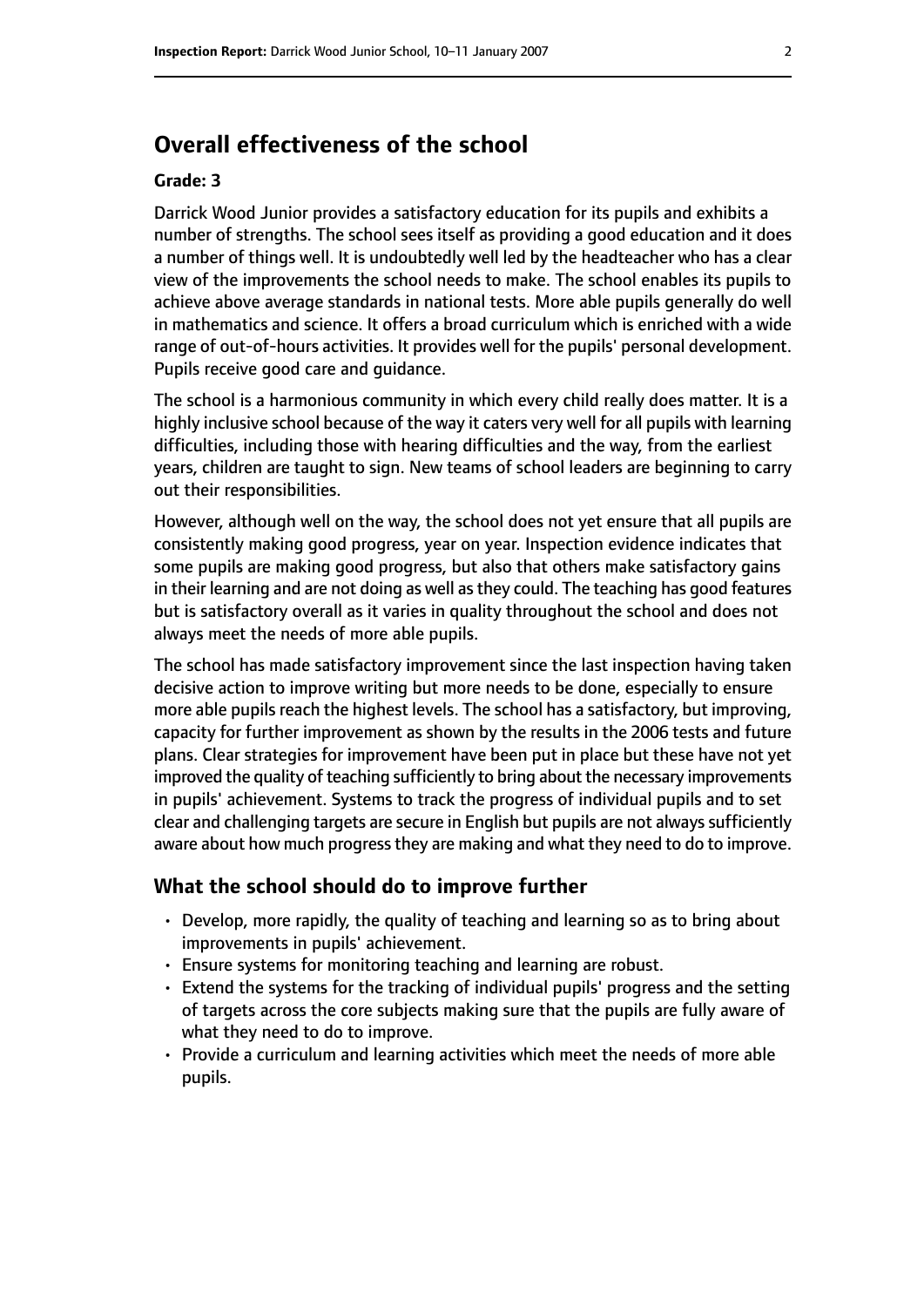# **Achievement and standards**

#### **Grade: 3**

Overall pupils enter the school with levels of ability that are well above average. By the time they leave the school they attain standards that are above average. The overall results of the 2006 tests in Year 6 show a good improvement on those of the previous year especially for writing. They came close to the measure for exceptionally high standards and to meeting the school's targets. They are the successful outcome of considerable efforts by the school to raise attainment. The large group of more able pupils generally do well in gaining the higher levels, in mathematics but more especially in science.

Nevertheless, despite improving the good standards, inspection and the school's own analysis of the test results show that overall the pupils' progress is not better than satisfactory overall. Progress across the core subjects of English, mathematics and science, and of groups of pupils, is too varied and inconsistent over time. This means that a significant number of pupils have not done as well as they could, especially in English and mathematics. There have been shortfalls in the expected achievements for some pupils in English for some years. The school knows this and has started, with some success, to tackle the problem. The actions taken so far are not yet having sufficient impact on the progress of those pupils who are not doing as well as expected.

## **Personal development and well-being**

#### **Grade: 2**

The personal development and well-being of pupils are good. Spiritual, moral, social and cultural development is good. Pupils respect the needs of others and think about the world around them. They learn to get on well together and to express their emotions positively. In turn they are considerate to one another and take care to make sure that no one feels left out. Their enjoyment of school is clear from their very good and attentive behaviour in class. Attendance is consistently good. Pupils feel safe and know that there is an adult to turn to if they have a problem. The strong focus on the individual makes each pupil feel valued. One pupil summed this up in the words 'everyone is kind and caring'.

Pupils appreciate the way the school encourages them to lead a healthy lifestyle, especially the opportunities to take up sport in lunchtime clubs. The school works in effective partnership with outside organisations to promote the physical health and well-being of pupils. They show a good commitment to the school community through the school council, and are well prepared for 'workplace'skills when taking responsibility for serving the school as house captains. They make an effective contribution to the outside community by celebrating each other's cultures and raising money for good causes.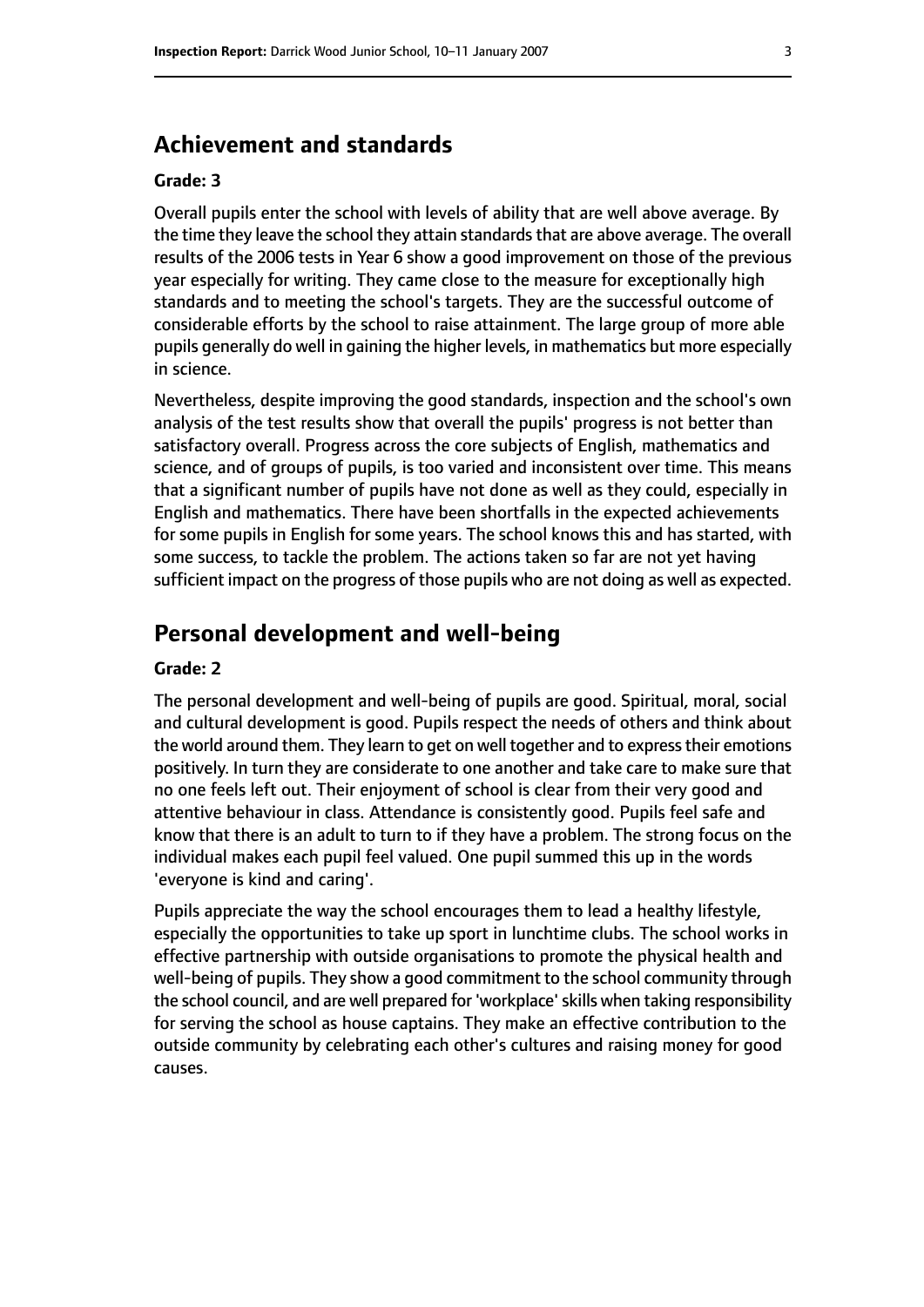# **Quality of provision**

#### **Teaching and learning**

#### **Grade: 3**

Teaching and learning are satisfactory with many good features although ranging in quality across the school. This results in pupils making satisfactory but inconsistent progress. Assessment in literacy and numeracy is used well to group pupils for teaching purposes and to devise a good programme of activities. Relationships between staff and pupils are good, so that pupils are confident, feel valued and contribute well in some lessons. Staff manage pupils well and teaching assistants give excellent support to those needing help. Learning is good when the lesson has a brisk pace, clear learning outcomes and interesting tasks, with work appropriate to the pupils' abilities. When there are long periods of whole-class teaching, the pace slows, pupils' interest wanes and they do not achieve their best. Many teachers ask pupils to share ideas with a 'talk partner', which enhances their confidence, involvement and the quality of their contributions.

The school recognizes that it needs to provide better activities for more able pupils as the level of challenge and pace in lessons varies too much. This factor accounts for some of the inconsistencies in the quality of the teaching and pupil progress. The good teaching more actively involves the pupils in the learning process and challenges them to think through problems for themselves. High expectations are less evident in some classes. Marking for improvement is underdeveloped in giving children clear feedback on what they have achieved and what they need to do next to improve.

#### **Curriculum and other activities**

#### **Grade: 2**

The curriculum is good. It is well planned and meets the needs of most children well, but planning to meet the needs of more able pupils is less well developed. There is a strong emphasis on pupils' personal development as well as on basic skills. There is a very wide range of enrichment activities available for the pupils including after-school and lunchtime sports clubs, with opportunities to learn musical instruments and social skills groups. All have a positive impact on the pupils' behaviour around the school, their ability to work in teams and on their self esteem. The pupils spoke enthusiastically about the range of clubs available to them including the shared breakfast club at the infant school.

The number of small teaching groups in place is a testament to how well the staff know, and seek to meet, the needs of the pupils. The inclusion of hearing impaired pupils is good with a flexible provision to meet individual needs. Staff make good links with the infant and secondary schools to aid transition. Music and information and communication technology are particular strengths. Many pupils learn to play an instrument and perform in school productions. Interactive whiteboards are well used by staff to engage the pupils and they are used by pupils themselves. The curriculum is further enriched through visits, outings and using the school grounds for art.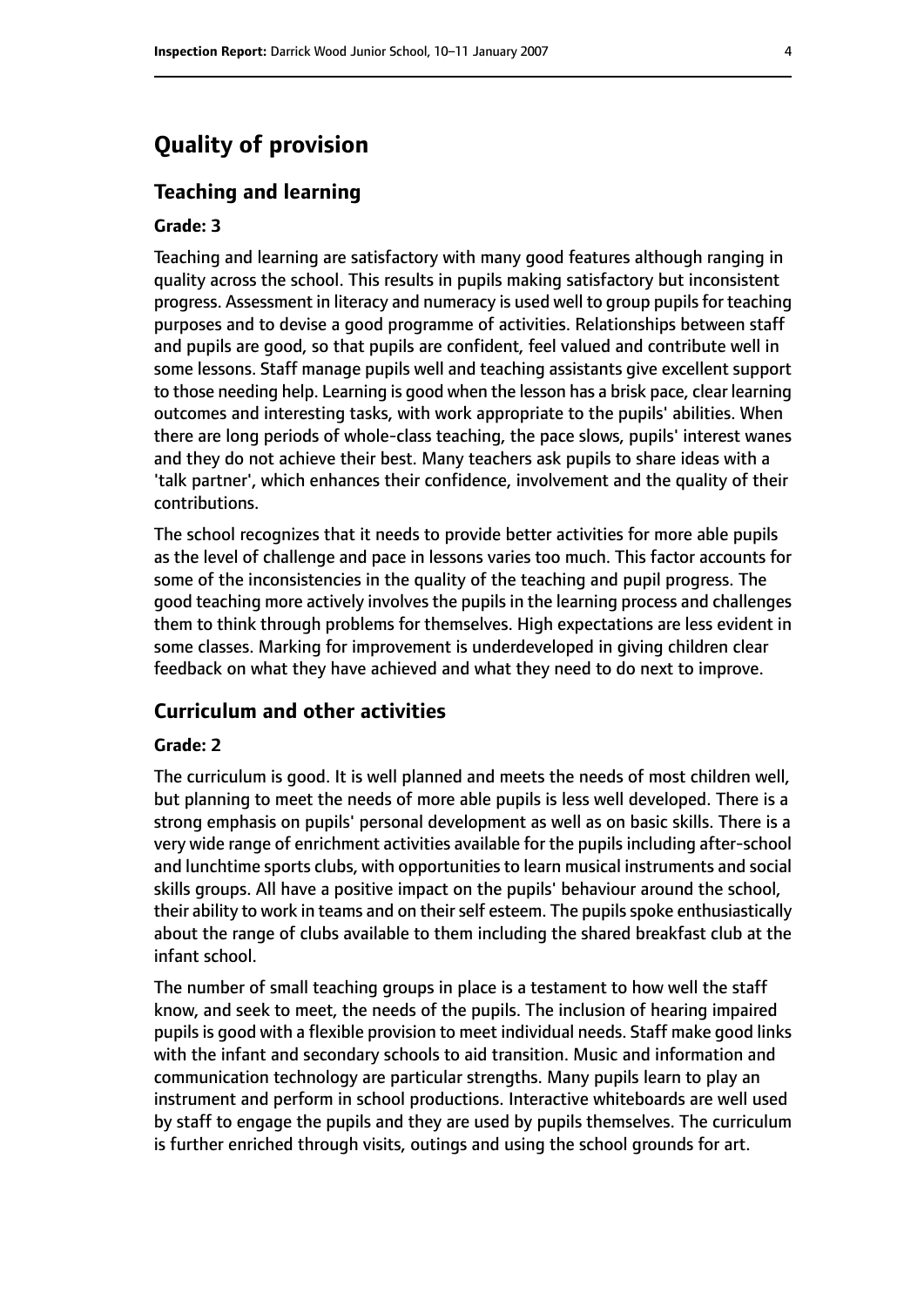#### **Care, guidance and support**

#### **Grade: 2**

Care, guidance and support are good overall. The school has a higher than average proportion of pupils with specific care needs and they receive excellent pastoral care from the staff including the well-trained and dedicated teaching assistants. The school is vigilant about heath and safety matters, and the relevant procedures are in place, including child protection and risk assessments. Lunchtime clubs provide effective support and help pupils to learn to get on well with each other. Pupils who have learning difficulties and disabilities, and those for whom English is an additional language, receive very effective support which enables them to make good progress. There is good liaison with the staff in the Hearing Impaired Unit. The school promotes well the development of safe and healthy living styles. Academic guidance, through the tracking of pupils' progress and target-setting, is good in some respects and in English, but is not yet current practice across all core subjects. The teachers know the pupils' targets but the pupils themselves are not all sufficiently clear about how much progress they are making and what they need to do to improve.

#### **Leadership and management**

#### **Grade: 3**

Leadership and management are satisfactory with some good features. The headteacher provides good leadership with a clear view of the direction the school should take and well conceived plans to bring about improvements. He has renewed a whole-school drive for improvement and enabled staff to share his vision and to work together to achieve common goals. Actions to bring about improvements to teaching are beginning to yield results. However, some necessary developments are taking too long to become fully embedded across the school and thus second nature to all the staff. The new senior leadership team and recently appointed curriculum team leaders are beginning to have an impact in improving the outcomes for children but have yet to carry out all aspects of their monitoring role. Work with pupils with learning difficulties and disabilities is well managed.

The school evaluates much of its work accurately and consults widely. It recognises most areas where improvements are needed. Effective management systems, staff training and good links with advisers and other agencies have supported the improvements taking place. Some judgements on the quality of teaching are too generous. There has been too little detailed analysis of the results of different groups of pupils and of individual pupils.

Governors ensure the school meets all itslegal responsibilities and play an increasingly active and effective role in improving the work of the school and holding it to account. They do not yet have a good enough grasp of the difference between standards and achievement. Governors are helpfully involved in meetings with the infant school and the Hearing Impaired Unit. Parental responses to a recent questionnaire are mostly positive about the school's leaders and staff and indicate that their children enjoy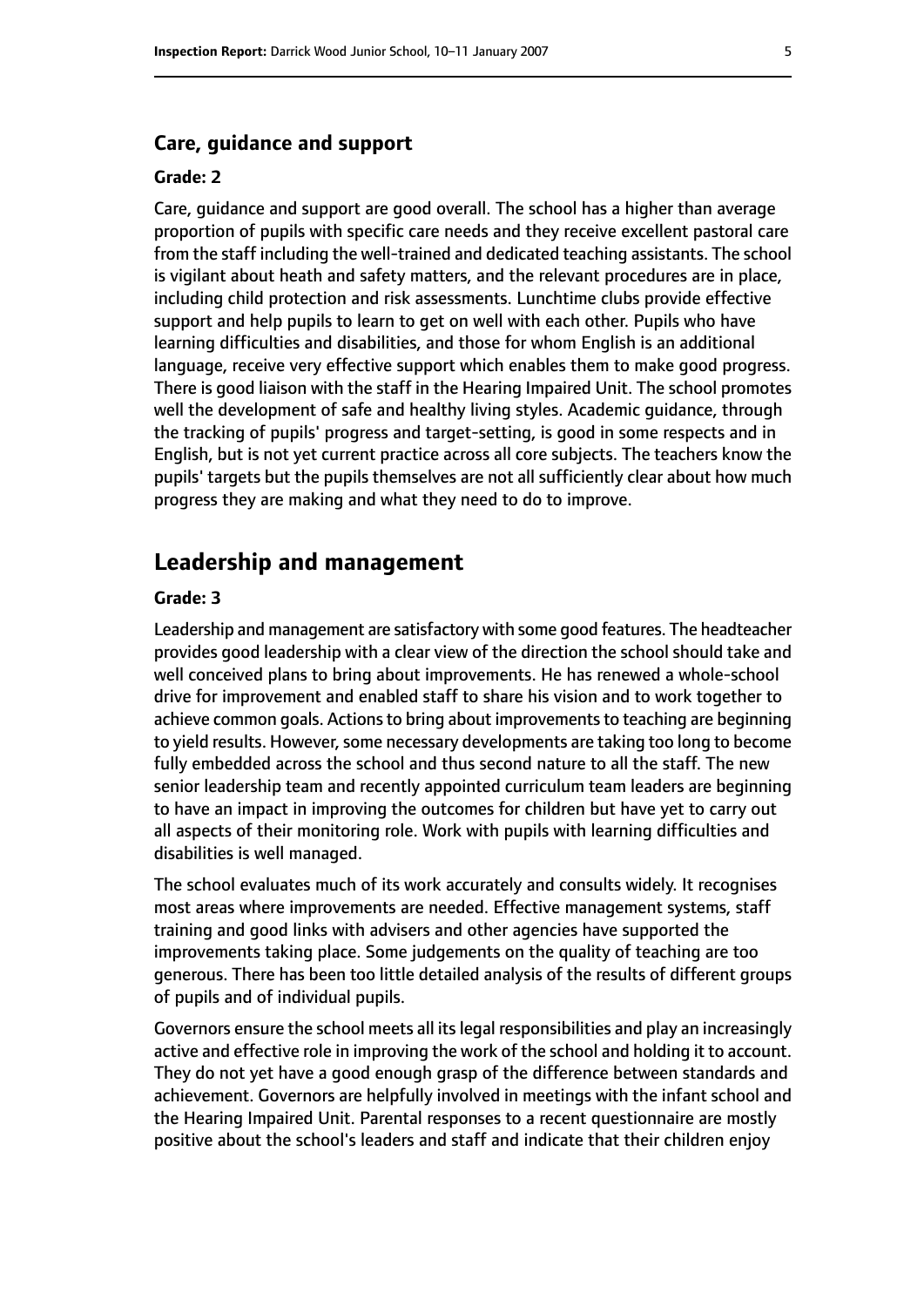school. Parents praise the genuine care shown to their children, but a very small minority raised concerns about the quality of some of the teaching.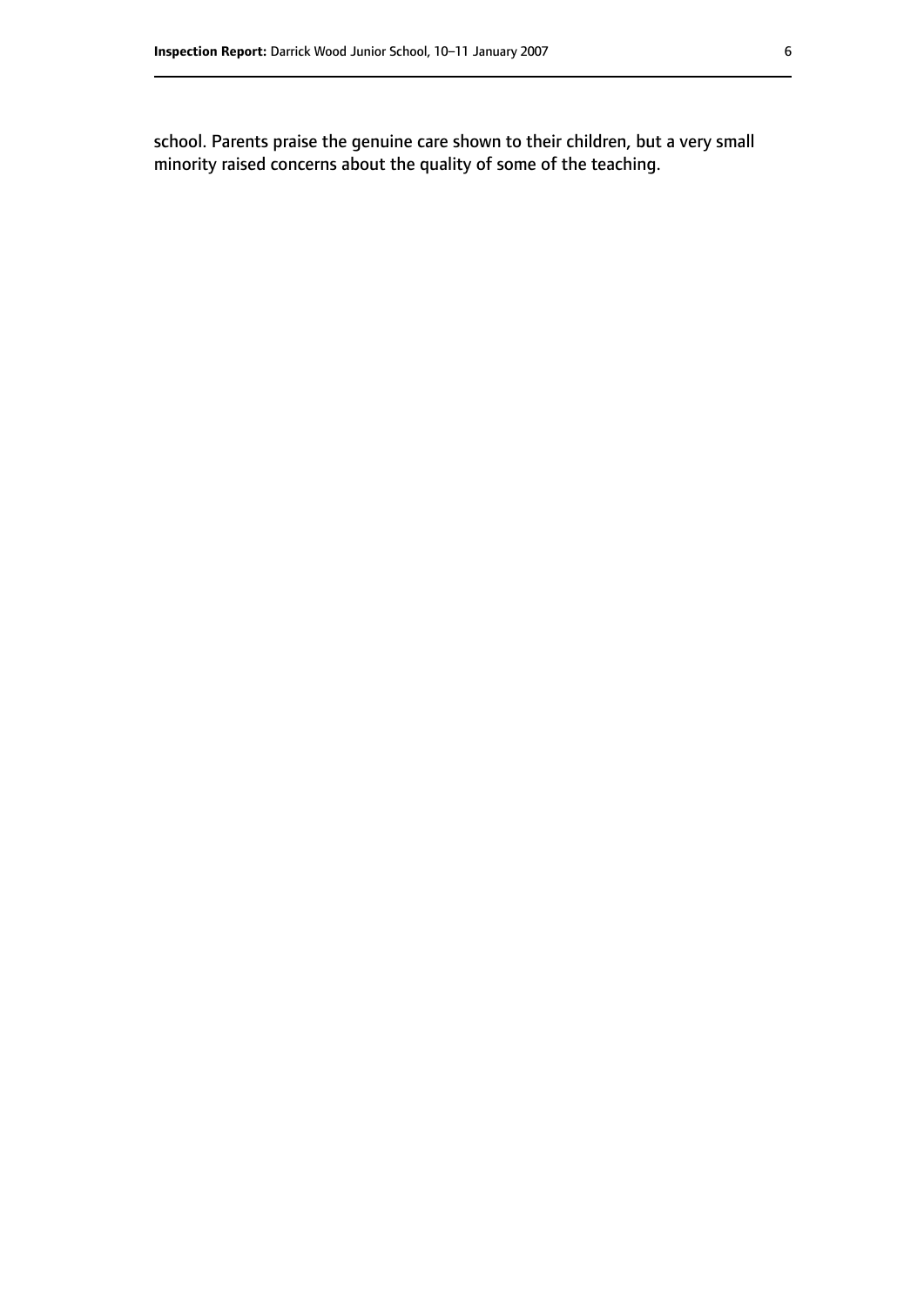**Any complaints about the inspection or the report should be made following the procedures set out inthe guidance 'Complaints about school inspection', whichis available from Ofsted's website: www.ofsted.gov.uk.**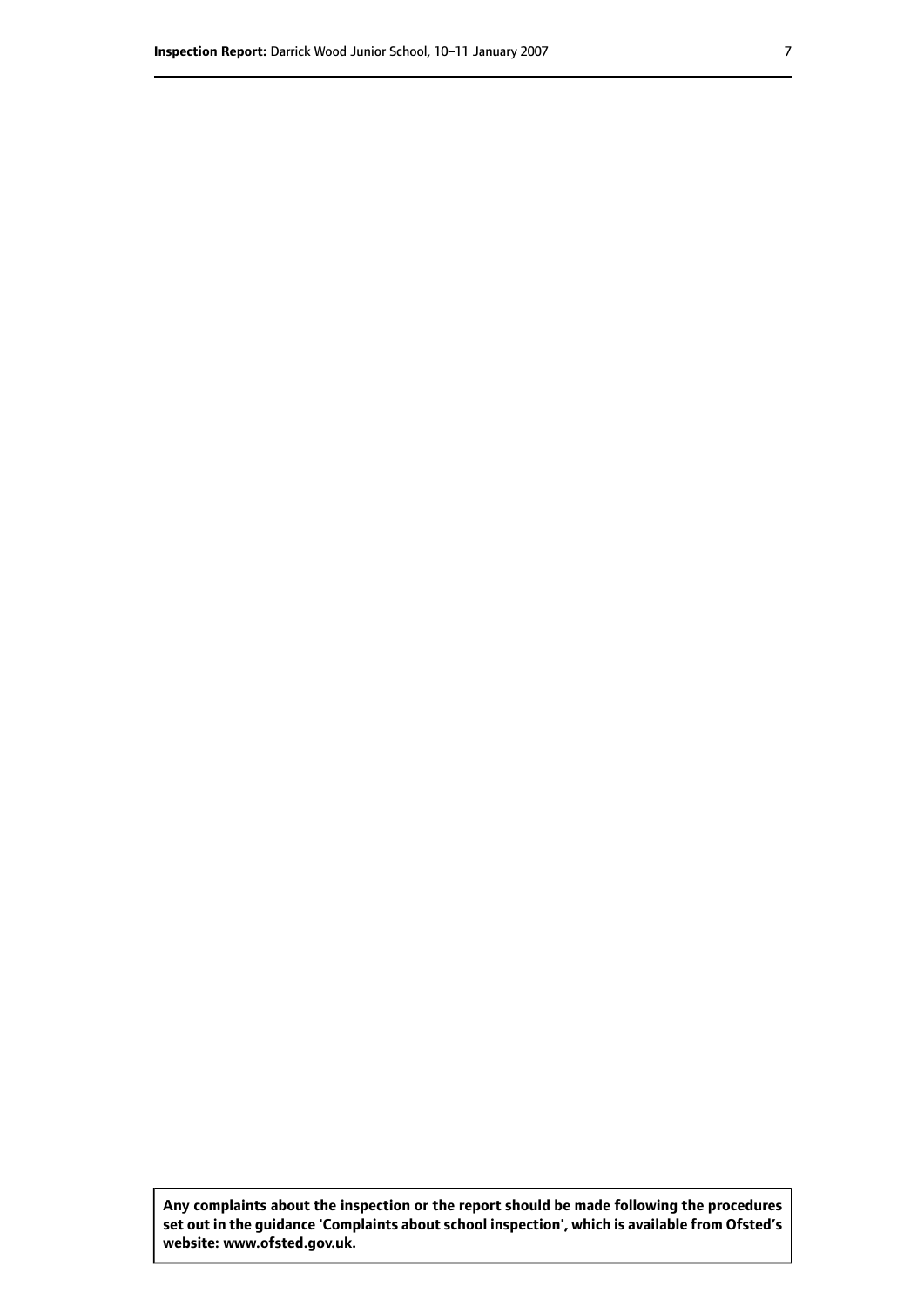# **Inspection judgements**

| Key to judgements: grade 1 is outstanding, grade 2 good, grade 3 satisfactory, and grade 4 | School         |
|--------------------------------------------------------------------------------------------|----------------|
| inadeauate                                                                                 | <b>Overall</b> |

# **Overall effectiveness**

| How effective, efficient and inclusive is the provision of education, integrated<br>care and any extended services in meeting the needs of learners? |     |
|------------------------------------------------------------------------------------------------------------------------------------------------------|-----|
| How well does the school work in partnership with others to promote learners'<br>well-being?                                                         |     |
| The effectiveness of the school's self-evaluation                                                                                                    |     |
| The capacity to make any necessary improvements                                                                                                      |     |
| Effective steps have been taken to promote improvement since the last<br>inspection                                                                  | Yes |

# **Achievement and standards**

| How well do learners achieve?                                                                               |  |
|-------------------------------------------------------------------------------------------------------------|--|
| The standards <sup>1</sup> reached by learners                                                              |  |
| How well learners make progress, taking account of any significant variations between<br>groups of learners |  |
| How well learners with learning difficulties and disabilities make progress                                 |  |

# **Personal development and well-being**

| How good is the overall personal development and well-being of the<br>learners?                                  |  |
|------------------------------------------------------------------------------------------------------------------|--|
| The extent of learners' spiritual, moral, social and cultural development                                        |  |
| The behaviour of learners                                                                                        |  |
| The attendance of learners                                                                                       |  |
| How well learners enjoy their education                                                                          |  |
| The extent to which learners adopt safe practices                                                                |  |
| The extent to which learners adopt healthy lifestyles                                                            |  |
| The extent to which learners make a positive contribution to the community                                       |  |
| How well learners develop workplace and other skills that will contribute to<br>their future economic well-being |  |

# **The quality of provision**

| How effective are teaching and learning in meeting the full range of the<br>learners' needs?          |  |
|-------------------------------------------------------------------------------------------------------|--|
| How well do the curriculum and other activities meet the range of needs<br>and interests of learners? |  |
| How well are learners cared for, guided and supported?                                                |  |

 $^1$  Grade 1 - Exceptionally and consistently high; Grade 2 - Generally above average with none significantly below average; Grade 3 - Broadly average to below average; Grade 4 - Exceptionally low.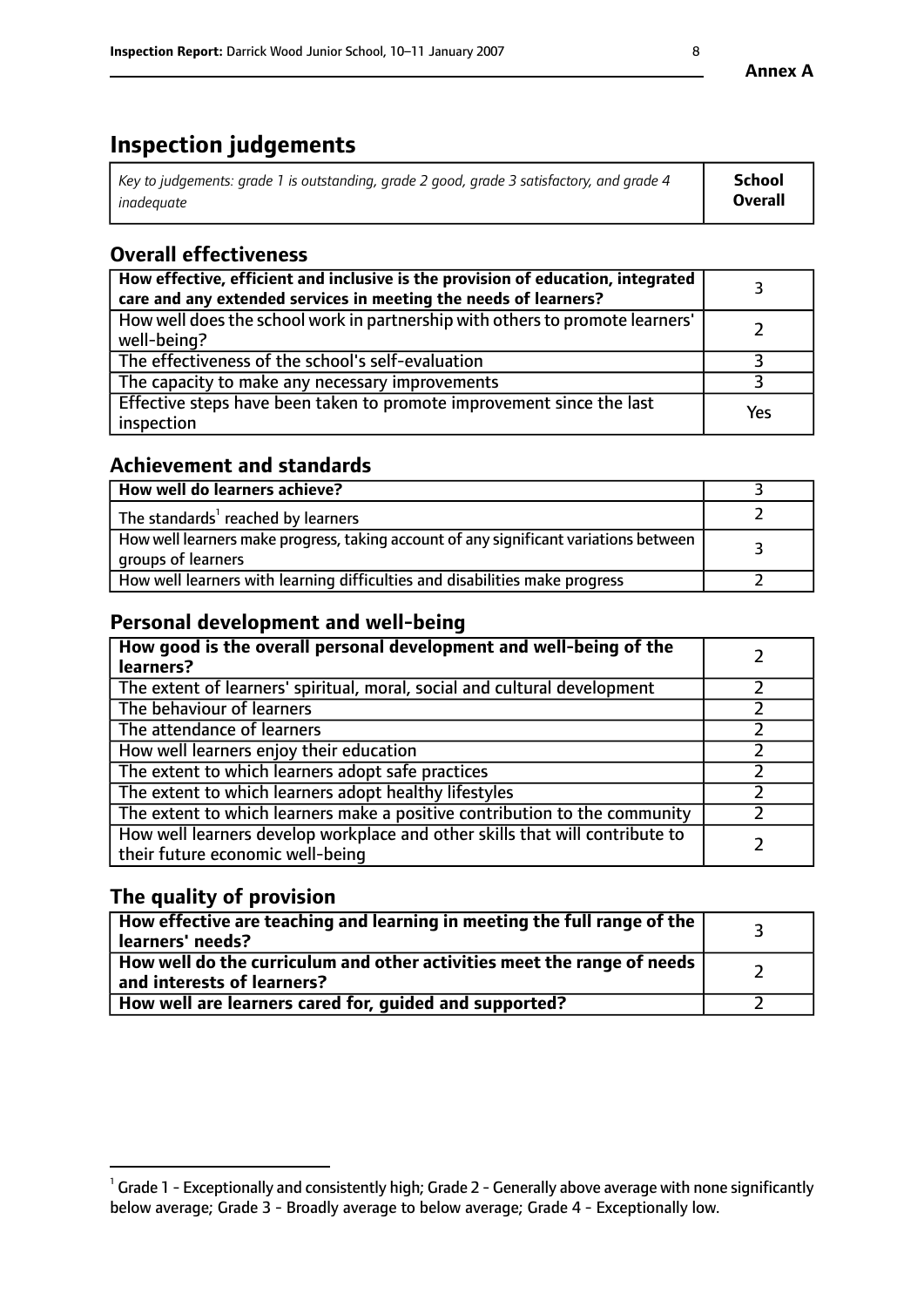# **Leadership and management**

| How effective are leadership and management in raising achievement<br>and supporting all learners?                                              |               |
|-------------------------------------------------------------------------------------------------------------------------------------------------|---------------|
| How effectively leaders and managers at all levels set clear direction leading<br>to improvement and promote high quality of care and education |               |
| How effectively performance is monitored, evaluated and improved to meet<br>challenging targets                                                 | 3             |
| How well equality of opportunity is promoted and discrimination tackled so<br>that all learners achieve as well as they can                     |               |
| How effectively and efficiently resources, including staff, are deployed to<br>achieve value for money                                          | $\mathcal{P}$ |
| The extent to which governors and other supervisory boards discharge their<br>responsibilities                                                  |               |
| Do procedures for safequarding learners meet current government<br>requirements?                                                                | Yes           |
| Does this school require special measures?                                                                                                      | No            |
| Does this school require a notice to improve?                                                                                                   | <b>No</b>     |